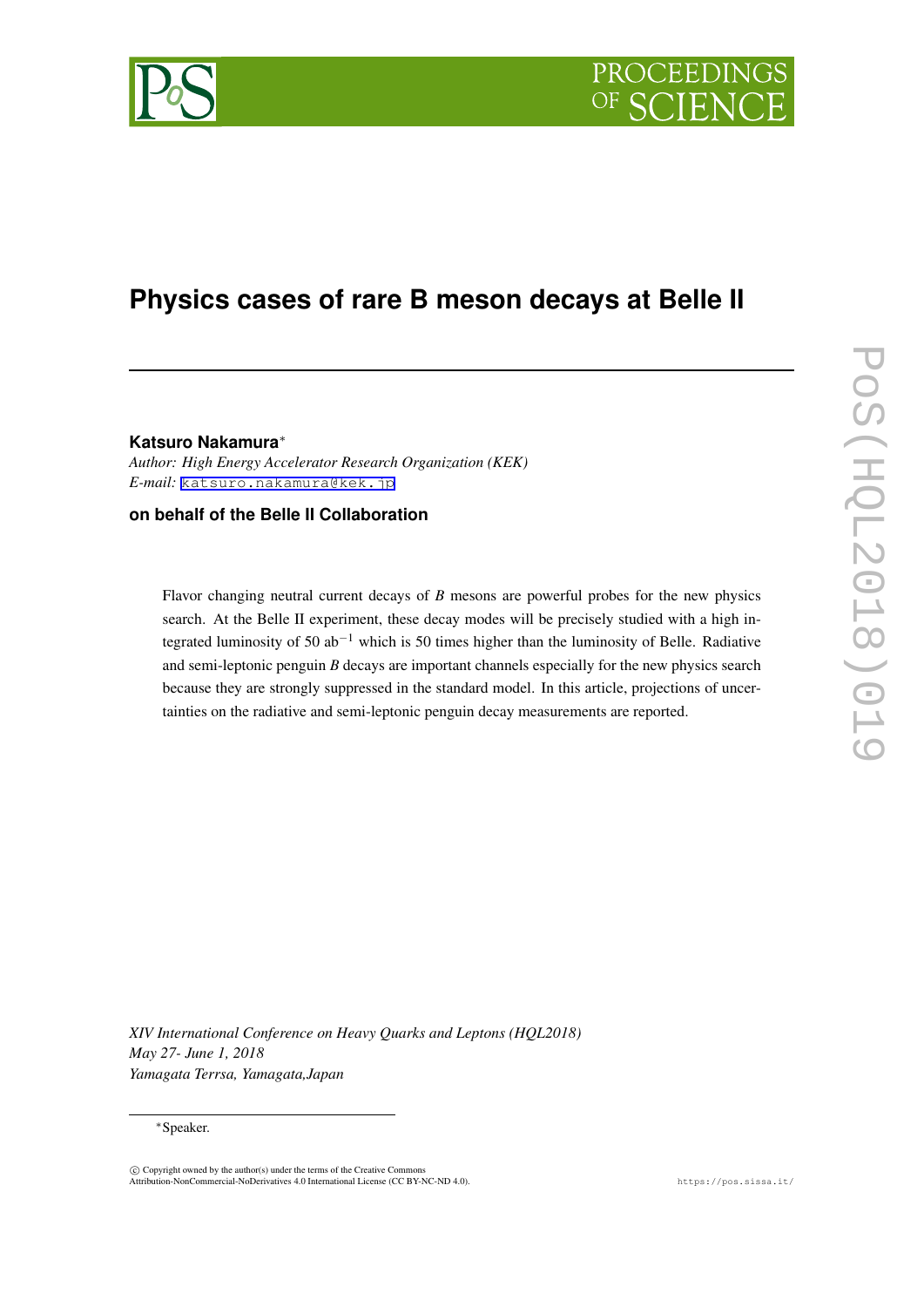#### 1. Introduction

Belle II is an electron-positron collision experiment upgraded from the predecessor experiment Belle. At Belle II, we search for physics beyond the standard model (BSM) with an integrated luminosity of 50 ab*−*<sup>1</sup> which is provided by the SuperKEKB accelerator. This integrated luminosity is 50 times higher than the luminosity of Belle. For the BSM search, flavor changing neutral current (FCNC) processes in  $b \rightarrow s$  and  $b \rightarrow d$  decays are powerful probes, because they are well suppressed in the standard model while they can be enhanced in the BSM. In the FCNC *B* decay channels, radiative penguin decay and semi-leptonic penguin decay are important channels. In this article, expected precision of several interesting measurements in those decays are summarized.

#### 2. Radiative penguin *B* decays

#### 2.1 Branching fraction of  $B \to X_s \gamma$

The inclusive radiative penguin *B* decay,  $B \to X_s \gamma$ , provides constraints on many possible BSM scenarios. One good example is the current strong constraint on the two Higgs doublet model (2HDM) from the measured branching fraction of  $B \to X_s \gamma$ . The current world-average of the  $b \to s\gamma$  branching fraction from the *B*-factory measurements is  $\mathcal{B}_{s\gamma}^{\text{exp}}(E_{\gamma} > 1.6 \text{ GeV}) =$ (3*.*49*±*0*.*19)*×*10*−*<sup>4</sup> [\[1\]](#page-5-0). The result excludes charged-Higgs mass less than 580 GeV in the 2HDM type-II model with a 95% confidence level [\[2\]](#page-5-0).

The newest Belle result of the  $B \to X_s \gamma$  branching ratio with fully inclusive method gives  $\mathscr{B}^{\text{Belle}}_{s\gamma}(E_\gamma > 1.6 \text{ GeV}) = (3.12 \pm 0.10 \text{(stat)} \pm 0.19 \text{(syst)} \pm 0.08 \text{(model)} \pm 0.04 \text{(extrap)}) \times 10^{-4}$  [\[3\]](#page-5-0). This uncertainty is dominated almost by the systematic uncertainty, which is attributed to uncertainties on the *B* meson pair counts, detector response, background subtraction, and fragmentation model. Therefore, the mission at Belle II is to reduce the systematic uncertainties with the improved statistics. One advantage of the *Bs*<sup>γ</sup> measurement at Belle II is that the branching fraction with  $E<sub>\gamma</sub> > 1.6$  GeV can be measured without extrapolation for  $E<sub>\gamma</sub>$ . Expected total uncertainty on the *Bs*<sup>γ</sup> measurement at Belle II is 3.9% with the 50 ab*−*<sup>1</sup> integrated luminosity. This uncertainty is comparable to a theoretical uncertainty due to non-perturbative effect.

#### 2.2 Direct *CP* asymmetry of  $B \to X_{(s,d)}\gamma$

The baryon asymmetry in the universe indicates existence of new physics with *CP* violation. Hence, *CP* asymmetry measurement in rare *B* decays is a powerful probe to search for the new physics.

Direct *CP* asymmetry (time-integral) of the inclusive radiative decay is defined as

$$
A_{CP}(s\gamma) = \frac{\Gamma(\bar{B} \to X_s \gamma) - \Gamma(B \to X_{\bar{s}} \gamma)}{\Gamma(\bar{B} \to X_s \gamma) + \Gamma(B \to X_{\bar{s}} \gamma)}.
$$
\n(2.1)

The standard model predicts that the direct *CP* asymmetries for  $B \to X_s \gamma$  and  $B \to X_d \gamma$  can be non-zero due to a long-distance *c*-loop effect [\[4,](#page-5-0) [5](#page-5-0)], which has large theoretical uncertainties,  $A_{CP}^{SM}(s\gamma) = [-0.6, 2.8]$  %,  $A_{CP}^{SM}(d\gamma) = [-62, 14]$  %. On the other hand, due to the CKM unitarity the direct *CP* asymmetry for the sum of *s* and *d* decays  $B \to X_{s+d} \gamma$  is predicted to be small as  $~\sim$  Λ<sub>OCD</sub>/*m<sub>b</sub>* in the standard model. The asymmetry measurement is sensitive for BSM which can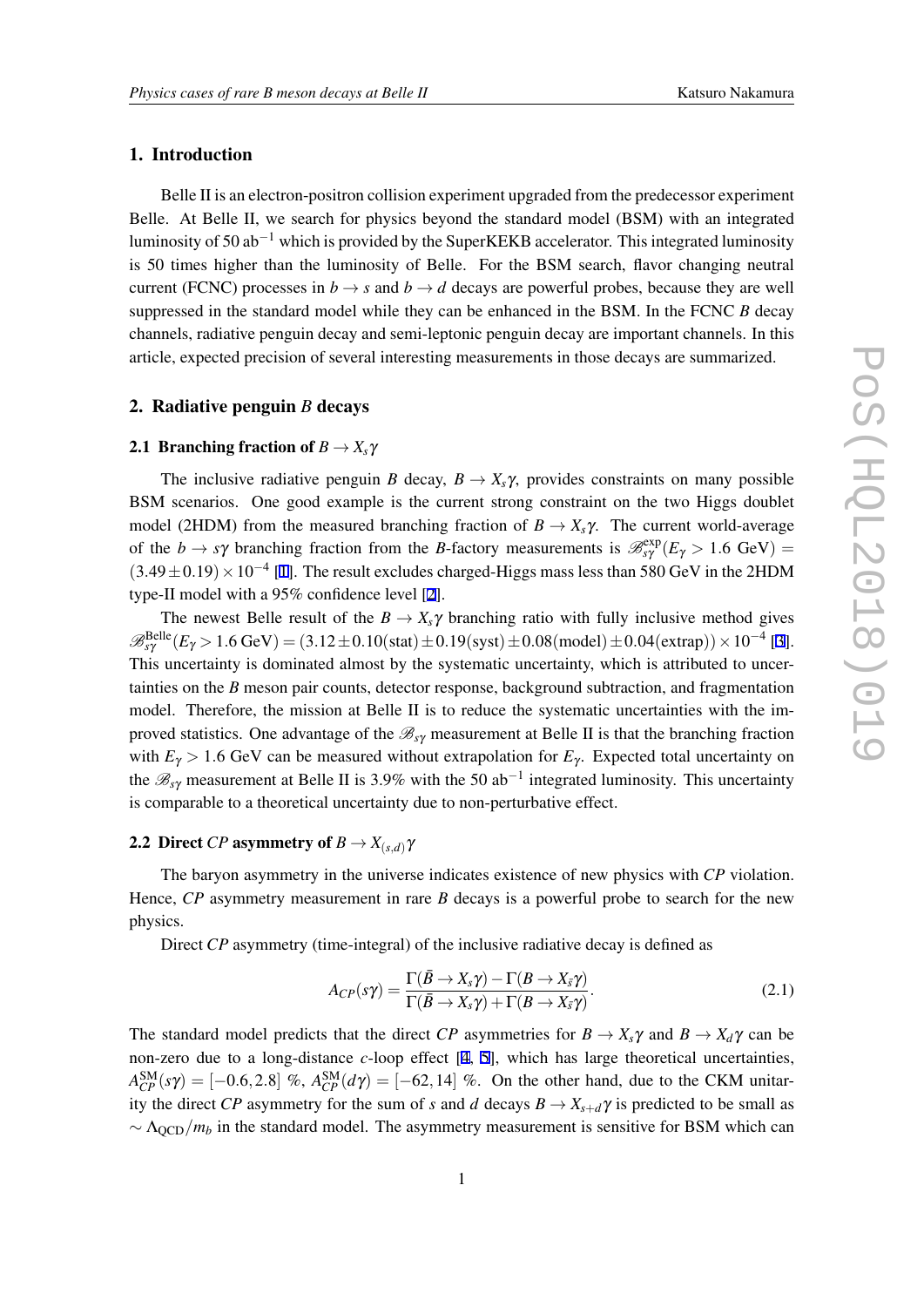create larger asymmetry than this prediction. Moreover, difference of *ACP* between charged and neutral *B* mesons

$$
\Delta A_{CP}(B \to X_s \gamma) = A_{CP}(B^+ \to X_s^+ \gamma) - A_{CP}(B^0 \to X_s^0 \gamma), \qquad (2.2)
$$

also has good sensitivity to BSM, because the difference is proportional to Im( $C_{8g}/C_{7\gamma}$ ), which is zero in the standard model.

Existing  $A_{CP}(B \to X_{s+d} \gamma)$  measurements for  $E_{\gamma} > 2.1$  GeV done by Belle and BaBar with the sum-of-exclusive method find  $(0.2 \pm 5.0 \pm 3.0)\%$  and  $(1.7 \pm 1.9 \pm 1.0)\%$ , respectively [\[1\]](#page-5-0).  $\Delta A_{CP}(B \to X_s \gamma)$  measurement for  $E_{\gamma} > 2.1$  GeV at BaBar finds  $(5.0 \pm 3.9 \pm 1.5)\%$  [[6](#page-5-0)].

At Belle II we will measure  $A_{CP}(B \to X_{s+d} \gamma)$  and  $\Delta A_{CP}(B \to X_s \gamma)$  precisely. The statistical uncertainties and some systematic uncertainties due to the detector asymmetry and an asymmetry created by the background also can be improved with the higher statistics. Hence, we expect uncertainties on  $A_{CP}(B \to X_{s+d}\gamma)$  and  $\Delta A_{CP}(B \to X_s\gamma)$  measurement at Belle II will be dominated by statistical even after the designed integrated luminosity 50 ab*−*<sup>1</sup> is achieved. Expected uncertainties on  $A_{CP}(B \to X_{s+d}\gamma)$  is  $\pm 0.6\%$  with 50 ab<sup>−1</sup>. This corresponds to 3.7 $\sigma$  significance of the *CP* violation discovery, if the current central value of  $A_{CP}(B \to X_{s+d} \gamma)$  does not change. Expected uncertainty on  $\Delta A_{CP}(B \to X_s \gamma)$  is  $\pm 0.4\%$  with 50 ab<sup>-1</sup>.

#### 2.3 Time-dependent *CP* asymmetry of  $b \rightarrow s\gamma$

As well as the direct *CP* asymmetry, the time-dependent *CP* asymmetry in exclusive  $b \rightarrow s\gamma$ *CP*-eigenstate is also an excellent probe for the BSM search. The time-dependent *CP* asymmetry is parameterized with  $S_{f\gamma}$  and  $C_{f\gamma}$  as in the following definition,

$$
\frac{\Gamma[\bar{B}^0 \to f\gamma](\Delta t) - \Gamma[B^0 \to f\gamma](\Delta t)}{\Gamma[\bar{B}^0 \to f\gamma](\Delta t) + \Gamma[B^0 \to f\gamma](\Delta t)} = S_{f\gamma} \sin(\Delta t) - C_{f\gamma} \cos(\Delta t). \tag{2.3}
$$

In the standard model, the time-dependent*CP* violation of the radiative decay is caused by a combination of the *B*- $\bar{B}$  mixing and the helicity flip in the left-handed current for the  $b \rightarrow s\gamma$  decay. Thus, the asymmetry in the standard model is small. If the new physics contains right-handed current, the BSM can be detected as a *CP* asymmetry. Taking into account the long-distance *c*-loop effect [\[7\]](#page-5-0), the standard model predictions are found to be

$$
S^{SM}(K^{*0}\gamma) = (-2.3 \pm 1.6)\%, \quad S^{SM}(\rho^0\gamma) = (0.2 \pm 1.6)\%.
$$
 (2.4)

 $B \to K^{*0}(\to K_S \pi^0)$  *y* is one of golden modes for the time-dependent *CP* violation measurement. At Belle II, significant improvements from Belle are foreseen in the  $K_S\pi^0\gamma$  analysis due to the following upgrades. Firstly, a larger outer radius of the vertex detector (from 6 cm at Belle to 11.5 cm at Belle II) is employed. Due to this change,  $30\%$  more  $K<sub>S</sub>$  with vertex information becomes available. Secondly, the effective tagging efficiency is improved by 13% or more. Considering these improvements, expected uncertainties for the time-dependent *CP* measurement at Belle II are 3.0% for  $S_{K_S\pi^0\gamma}$  and 6.4% for  $S_{\rho^0\pi^0\gamma}$ . These uncertainties are dominated by statistical uncertainty.

#### 2.4 Summary of radiative rare decay measurement

As a summary, the expected uncertainties of the radiative rare decay measurements are listed in Table [1.](#page-3-0)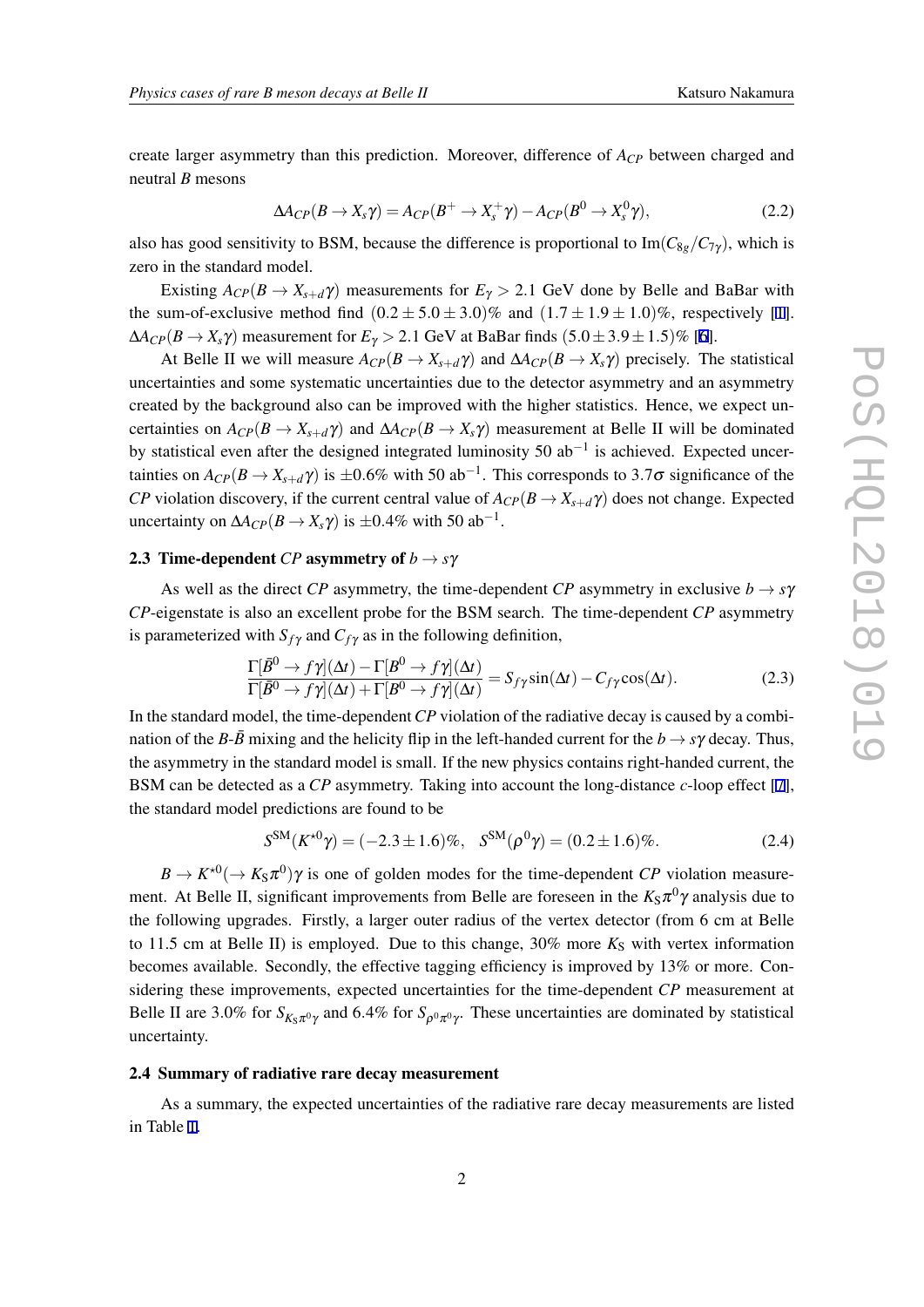<span id="page-3-0"></span>

| Observables                                                        | Belle II $5$ ab <sup>-1</sup> | Belle II 50 $ab^{-1}$ |
|--------------------------------------------------------------------|-------------------------------|-----------------------|
| $\mathscr{B}_{s\gamma}^{lep-tag}$                                  | 4.8%                          | $3.9\%$               |
| $\mathscr{B}_{s\gamma}^{\text{had-tag}}$                           | 7.0%                          | $4.2\%$               |
| $\mathscr{B}^{{\rm sum-of-ex}}_{s\gamma}$                          | 7.3%                          | 5.7%                  |
| $A_{CP}(B \to X_{s+d}\gamma)_{\rm inc}^{\rm lep-tag}$              | $1.5\%$                       | $0.48\%$              |
| $A_{CP}(B \to X_{s+d}\gamma)_{\text{inc}}^{\text{had-tag}}$        | $2.2\%$                       | $0.70\%$              |
| $\Delta A_{CP}(B \to X_s \gamma)_{\text{sum}-\text{of}-\text{ex}}$ | 1.2%                          | $0.37\%$              |
| $S(B \to K^{\star 0} \gamma)$                                      | 9.0%                          | 3.0%                  |
| $S(B \to \rho^0 \gamma)$                                           | 19%                           | $6.4\%$               |

Table 1: Expected uncertainties of radiative rare decay measurements at Belle II with the integrated luminosity of 5 ab*−*<sup>1</sup> and 50 ab*−*<sup>1</sup> .

#### 3. Semi-leptonic penguin *B* decays

## 3.1 Branching fraction and angular analysis of  $b \rightarrow s l^+ l^-$

For the angular analysis of  $B \to K^* l^+ l^-$ , parameters  $P'_{i=4,5,6,8}$  are useful quantities to be measured since the theoritical uncertainties from form factors are canceled out for leading order. These parameters are sensitive to Wilson coefficients  $C_7$ ,  $C_9$ , and  $C_{10}$ . Especially for the  $P'_{5}$  measurement, LHCb reported 3*.*7<sup>σ</sup> tension from the standard model prediction with 1 fb*−*<sup>1</sup> data [\[8](#page-5-0)].

Expected uncertainties of the  $P'_{5}$  measurement at Belle II 50 ab<sup>-1</sup> are 0.054 for  $1 < q^{2} <$ 2.5 GeV<sup>2</sup>, 0.049 for  $2.5 < q^2 < 4$  GeV<sup>2</sup>, and 0.040 for  $q^2 > 14.2$  GeV<sup>2</sup>. The precision is about 20% lower than expected precision of LHCb  $P'_{5}$  measurement with 50 fb<sup>−1</sup> integrated luminosity.



Figure 1: Projection of exclusion contours in the  $C_9^{NP}$ - $C_{10}^{NP}$  plane resulting from the Belle II  $B \to X_s l^+ l^$ measurements. The central value is assumed to the standard model prediction  $(C_9^{NP}, C_{10}^{NP}) = (0,0)$ . The red regions are the constraints from the global fit with the current measurement data [\[9](#page-5-0)].

 $B \to X_s l^+ l^-$  is a theoretically clean channel compared to exclusive decays, as hadronic uncertainties are under better theoretical control. The branching fraction and angular distribution of  $B \rightarrow X_s l^+ l^-$  are sensitive to  $C_9$  and  $C_{10}$  [\[10](#page-5-0)]. At Belle II, the branching fraction  $dBF/dq^2$  and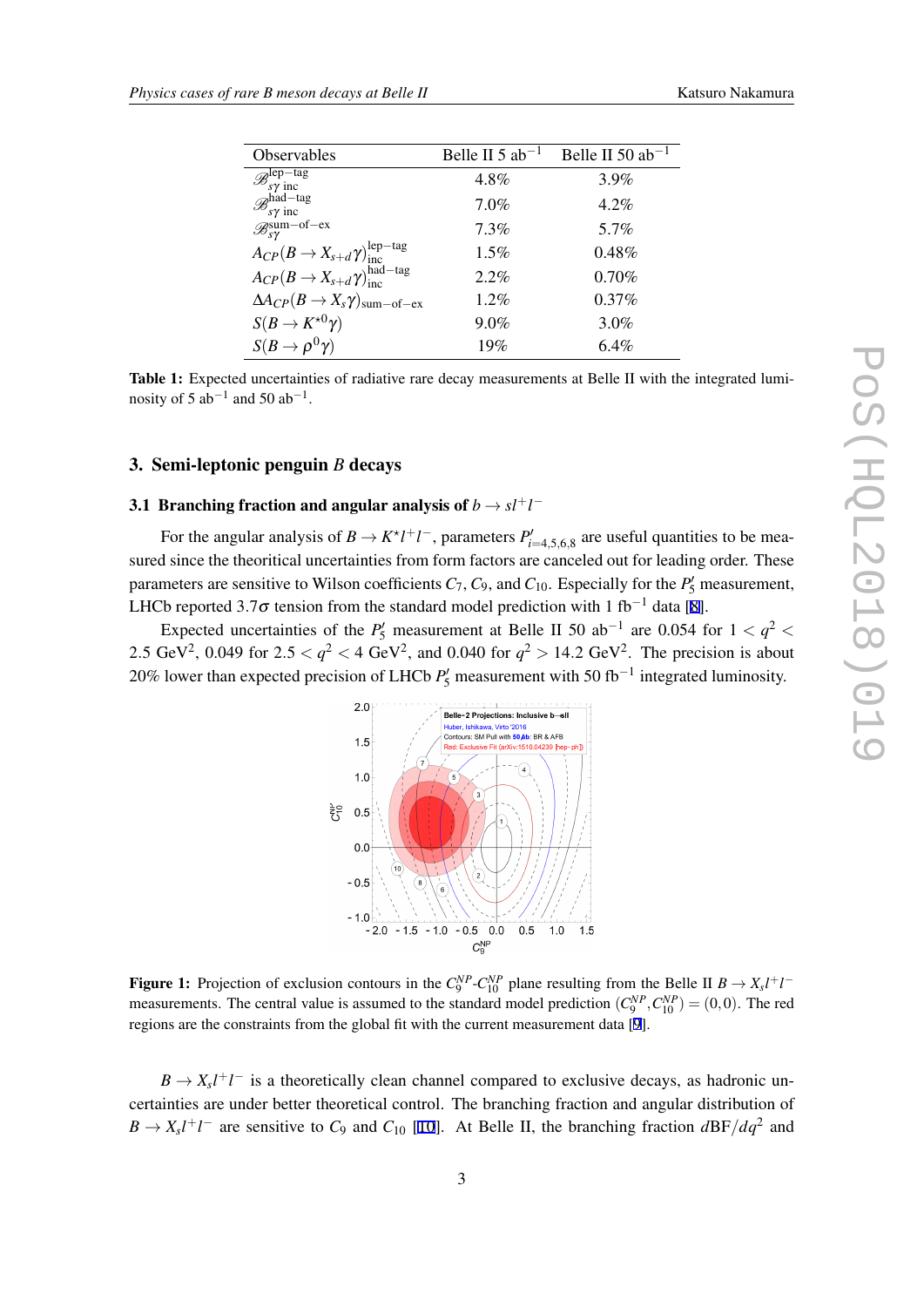forward-backward asymmetry  $A_{FB}$  in  $B \to X_s l^+ l^-$  will be measured. Figure [1](#page-3-0) shows expected constraints on the  $C_9^{NP}$ - $C_{10}^{NP}$  plane from the branching fraction and forward-backward asymmetry measurements at Belle II.

#### 3.2 Lepton universality test

Lepton flavor universality of  $b \rightarrow s l^+ l^-$  decays will be studied via measurements of the ratio between the branching fractions of the muon and electron decay channels,

$$
R_{X_s} = \frac{BR(B \to X_s \mu \mu)}{BR(B \to X_s ee)}.
$$
\n(3.1)

These ratios are sensitive to Wilson coefficients  $C_9$  and  $C_{10}$ . The standard model predicts  $R \sim$ 1 for  $q^2 \gg m_\mu^2$ . LHCb reported 2.6 $\sigma$  deviation from the standard model prediction on the  $R_K$ measurement [[11\]](#page-5-0).

There are several advantages at Belle II in the  $R_{K^{(*)}}$  measurement. First, Belle II has an excellent momentum resolution for both electrons and muons. At LHCb  $R_{K^{(*)}}$  is measured only in low- $q^2$ , while at Belle II both the low- $q^2$  and high- $q^2$  regions are accessible. The dominant systematic uncertainty is the uncertainty on lepton identification which is expected to be 0.4% (relative error). Due to the small systematic uncertainties, the measurement uncertainty at Belle II will be statistically dominated. Moreover, as well as  $R_{K^{(*)}}$ , Belle II can measure also the ratio for the inclusive  $B \to X_s l^+ l^-$  decay,  $R_{X_s}$ .

With 20 ab<sup>-1</sup> Belle II data, about 5% uncertainty will be achieved. With this precision the current  $R_K$  anomaly can be confirmed with a  $5\sigma$  significance, if the central value does not change. With 50 ab*−*<sup>1</sup> , about 3% uncertainty can be achieved. Even at the designed integrated luminosity, the uncertainties are statistically limited.

Lepton flavor asymmetry in angular distribution parameters  $Q_i = P_i^{\mu} - P_i^e$  are also interesting measurements at Belle II. The first measurement of *Q*4*,*<sup>5</sup> was reported by Belle [[12\]](#page-5-0). Belle II will improve the precision. Expected uncertainty on the  $Q_5$  measurement in the 4  $<$   $q^2$   $<$  6 GeV $^2$  region is 0.040 with 50 ab*−*<sup>1</sup> of data.

## 3.3  $B \to K^{(*)} \nu \bar{\nu}$  decay

 $B \to K^{(*)} \nu \bar{\nu}$  decays are theoretically clean channels and therefore good probes for the BSM search. Main theoretical uncertainties on  $B \to K^{(*)} \nu \bar{\nu}$  are due to the  $B \to K^{(*)}$  form factor and knowledge of CKM elements. The branching fractions in the standard model are predicted to be  $BF(B \to K^* \nu \bar{\nu})_{SM} = (9.6 \pm 0.9) \times 10^{-6}$  and  $BF(B^+ \to K^+ \nu \bar{\nu})_{SM} = (4.5 \pm 0.5) \times 10^{-6}$  which are one order larger than  $b \rightarrow s l l$  due to the Weinberg angle and the sum of the 3 neutrino flavors in the final state. The branching fraction measurement provides constraints on  $C_L$  and  $C_R$ . BF( $B \rightarrow \infty$ *K*<sup>(★)</sup> *v*  $\bar{v}$ ) can be measured at Belle II 50 ab<sup>−1</sup> with about 10% uncertainty. Moreover, a longitudinal polarization  $F_L$  can also be measured at Belle II with about 0.08 uncertainty.

#### 3.4 Summary of semi-leptonic penguin *B* decays

The expected uncertainties of the semileptonic penguin decay measurements are listed in Table [2.](#page-5-0)